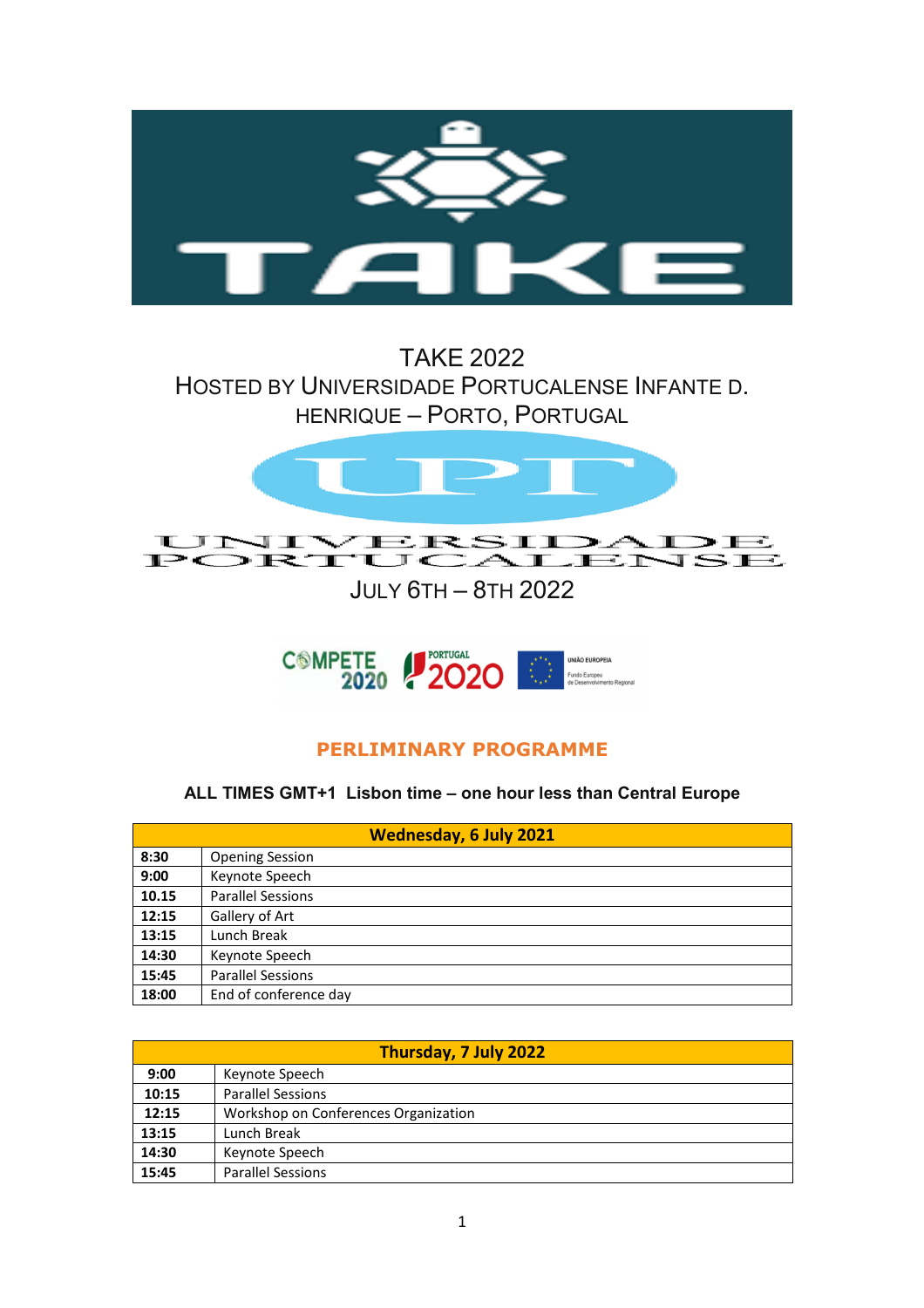| 18:00               | Close of Work                               |  |  |
|---------------------|---------------------------------------------|--|--|
| 19:00               | Gala Dinner                                 |  |  |
| Friday, 8 July 2022 |                                             |  |  |
| 9:30                | Keynote Speaker                             |  |  |
| 10:45               | <b>Parallel Sessions</b>                    |  |  |
| 12:15               | The Future of Knowledge - Roundtable        |  |  |
| 13:15               | Final remarks and presentation of TAKE 2022 |  |  |
| 13:30               | Close of Conference                         |  |  |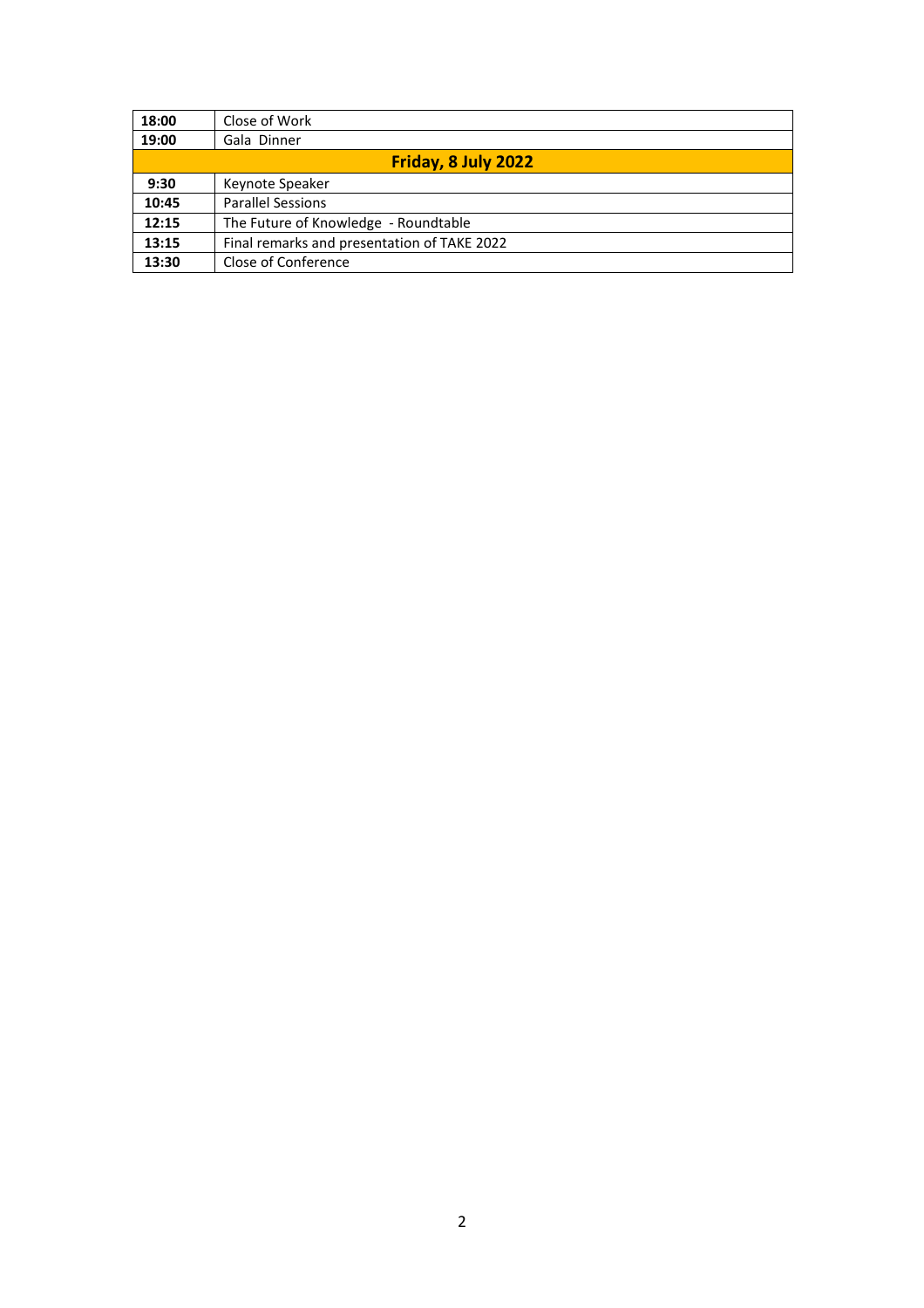|       | <b>Wednesday, 6 July 2022</b>                                                                                                                      |                                                                                                                                                                                                                                                      |                                                                                                                                                                                                                                                                    |                                                                                                                                                                  |  |  |
|-------|----------------------------------------------------------------------------------------------------------------------------------------------------|------------------------------------------------------------------------------------------------------------------------------------------------------------------------------------------------------------------------------------------------------|--------------------------------------------------------------------------------------------------------------------------------------------------------------------------------------------------------------------------------------------------------------------|------------------------------------------------------------------------------------------------------------------------------------------------------------------|--|--|
| 8:30  | <b>Opening Ceremony</b>                                                                                                                            | Representatives of Universidade Portucalense<br>Carla Lobo - Local Organizer<br>Eduardo Tomé - TAKE Organization                                                                                                                                     |                                                                                                                                                                                                                                                                    |                                                                                                                                                                  |  |  |
| 9:00  | <b>Keynote Speech</b><br><b>André Matos</b><br>Universidade Portucalense                                                                           | Diplomats and entrepreneurs: friends or foes?                                                                                                                                                                                                        |                                                                                                                                                                                                                                                                    |                                                                                                                                                                  |  |  |
| 10:15 | <b>Human Resources</b>                                                                                                                             | <b>Innovation and</b><br>Entrepreneurship                                                                                                                                                                                                            | <b>Covid Economy</b>                                                                                                                                                                                                                                               | <b>Knowledge Management</b>                                                                                                                                      |  |  |
| 10:15 | Gary Mc Lean<br>Aitana González Ortiz de<br>Zárate<br>Hatturlottu Lingappa<br>Quesada Pallarès<br>Faculty Training Transfer in<br>Karnataka, India | Charles Mondal,<br>Adilkhan Kussainov<br>and Robert B.<br>Mellor<br>Modelling UK data<br>shows the number<br>of client firms<br>needed to support<br>a Science Park and<br>the distance<br>between Parks with<br>similar and non-<br>similar themes. | Mateja Brozović,<br>Nikolina Dečman and<br>Ivana Pavić<br>Going concern in<br>times of COVID-19<br>pandemic - case of<br>large companies in<br>Croatia                                                                                                             | José Maria Viedma<br>Diagnosing nations' wealth creation<br>potential in the knowledge<br>economy context. Theoretical<br>foundations and framework<br>proposal. |  |  |
| 10:45 | Kesiena Ebenade and Okey<br>Okonkwo<br>Multi-Level Impact of<br><b>Digital Continuous</b><br>Professional Development<br>Log on Workplace Learning | Monika<br>Klimontowicz<br>The impact of<br>banks' innovative<br>capability on their<br><b>ESG behaviour</b>                                                                                                                                          | Peter Sharp<br>The Changed Nature<br>of Learning in<br>Universities in the<br>Covid-19<br>Knowledge Society                                                                                                                                                        | Florian Kragul<br>Ann-Kathrin Krainer<br>When Size Matters: Digital<br>Transformation from the Perspective<br>of Austrian SMEs                                   |  |  |
| 11:15 | Bassou El Mansour,<br>Dissemination of Data on<br>Practices in HRD / HRM As<br>stated by Professionals<br>over a Period of 10 years                | Carla<br>Santos<br>Pereira<br>Mónica Azevedo<br>Carla Azevedo Lobo<br>Natércia Durão<br>Innovation and<br>internationalisation<br>- Is there a<br>connection with<br>entry modes and<br>destination<br>countries?                                    | Luis Murillo<br>González, Marcelino<br>Sánchez Rivero and<br>María Cristina<br>Rodríguez Rangel<br>"ANALYSIS OF<br><b>ONLINE REPUTATION</b><br>FOR THE MAIN<br><b>NATURAL SPACES IN</b><br>EXTREMADURA,<br>SPAIN" BEFORE AND<br><b>DURING COVID-19</b><br>PANDEMIC | Carla<br>Santos Pereira<br>Natércia Durão<br>Fernando Moreira<br>Digital Transformation in Portuguese<br>internationalized enterprises                           |  |  |
| 11:45 | Cidália Oliveira<br>Margarida Rodrigues<br>Rui Silva<br>Job Satisfaction and<br>Leadership.                                                        | Marius Ungerer<br>The relationship<br>between<br>leadership,<br>management<br>innovation and<br>organisational<br>performance                                                                                                                        | Scenario Planning for<br>a Post-pandemic era<br>in Small Businesses:<br>A Dynamic Capability<br>Perspective<br>Daniel Mandel<br>Gandrita, Ana<br>Gandrita and Diana<br>Costa                                                                                       | Constantin Bratianu and Ruxandra<br>Bejinaru<br>A semantic analysis of knowledge<br>dynamics within knowledge<br>management                                      |  |  |
| 12:15 | Round Table: Gallery of Art                                                                                                                        | Peter Sharp                                                                                                                                                                                                                                          |                                                                                                                                                                                                                                                                    |                                                                                                                                                                  |  |  |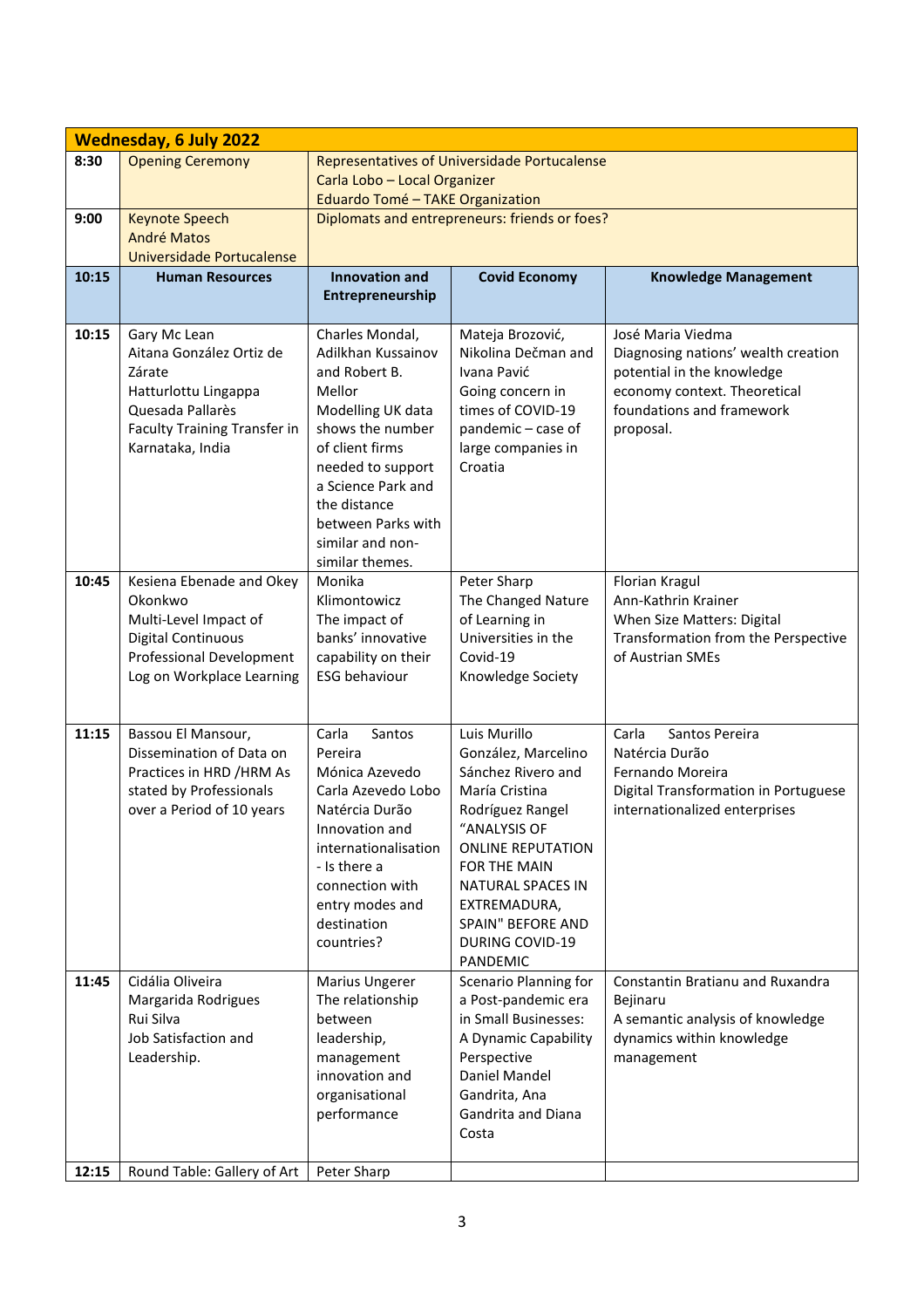|            |                                                                                                                                                                                                                                                               | Blazenka Knezevic                                                                                                                                                |                                                                                                                                                             |                |                                     |
|------------|---------------------------------------------------------------------------------------------------------------------------------------------------------------------------------------------------------------------------------------------------------------|------------------------------------------------------------------------------------------------------------------------------------------------------------------|-------------------------------------------------------------------------------------------------------------------------------------------------------------|----------------|-------------------------------------|
| 13:15      | Lunch break                                                                                                                                                                                                                                                   |                                                                                                                                                                  |                                                                                                                                                             |                |                                     |
| 14:30<br>: | <b>Keynote Speech Beverly</b><br><b>Dawn Metcalfe</b><br>Liverpool John Moores,<br>UK, ESA Lebanon                                                                                                                                                            | Women, Empowerment and the SDGs: Paths for<br><b>Knowledge Upgrading?</b>                                                                                        |                                                                                                                                                             |                |                                     |
| 15:45      | <b>Education</b>                                                                                                                                                                                                                                              | Economy                                                                                                                                                          | <b>Technology</b>                                                                                                                                           |                | <b>PhD Colloquium</b>               |
|            |                                                                                                                                                                                                                                                               |                                                                                                                                                                  |                                                                                                                                                             |                | Chair: Julee Hefner Anthony Wensley |
| 15:45      | Sanja Sever MaliŠ, Ana<br>Novak and Ivana BariŠiĆ<br>Professional accountants'<br>skills in accounting<br>education: a review of<br>recent university students'<br>perception                                                                                 | Silvia Trifonova<br><b>Atanas Atanassov</b><br><b>DOES BULGARIA</b><br><b>MEET THE</b><br>NOMINAL CRITERIA<br>FOR JOINING THE<br><b>EURO AREA?</b>               | Decebal Dumitrescu<br>and Marta Cristina<br>Suciu<br>The use of a<br>teleological model in<br>the implementation<br>of a new technology                     | PhD colloquium |                                     |
| 16:15      | Blazenka Knezevic,<br>Iwona Olejnik,<br>Magdalena Stefańska,<br>Pavel Kotyza,<br>A PERSPECTIVE OF SENIOR<br><b>CONSUMERS ON NEED</b><br><b>FOR EDUCATION IN</b><br>PROMOTING SUSTAINABLE<br><b>CONSUMER BEHAVIOR</b><br>AND REDUCTION OF FOOD<br><b>WASTE</b> | Audrey Jamal<br>A focus on Small<br>and Medium Sized<br><b>Businesses:</b><br>Reviving the Local<br><b>Economies of Mid-</b><br><b>Sized Cities</b>              | Aldona Dereń and<br>Jan Skonieczny<br>Strategic<br>management of<br>information in an<br>organization based<br>on Big data<br>technologies                  | PhD colloquium |                                     |
| 16:45      | Judy Smetana<br>Lessons Learned by<br>Leadership in Higher<br>Education during COVID-<br>19                                                                                                                                                                   | Ryszard.Rohatynsky<br><b>ANTICIPATION OF</b><br><b>WATER SUPPLY</b><br><b>UNCERTAINTY FOR</b><br><b>CITIES BY MODERN</b><br><b>FORECASTING</b><br><b>METHODS</b> | Ivan Strugar<br>Danijela Ferjanić<br>Hodak<br>Can ICT technology<br>improve tourist<br>satisfaction - Case of<br>Croatia                                    | PhD colloquium |                                     |
| 17:15      | Gerald Schneikart and<br>Walter Mayrhofer<br>Learning by doing:<br>Measuring the efficiency<br>and efficacy of<br>competence development<br>by hands-on training in<br>skill-intensive disciplines                                                            | Rashed Isam<br>Ashqar<br>Julio Lobao<br>Does Religion<br>Influence the<br>Household<br>Finance? Evidence<br>from Europe                                          | Susanne Durst, Elena<br>Dominguez and<br>Samuel Foli<br>Hey KIBS, are you<br>managing your<br>knowledge? Findings<br>from a systematic<br>literature review | PhD colloquium |                                     |
| 18:00      | Close of Conference Day.<br>Night out in Porto                                                                                                                                                                                                                |                                                                                                                                                                  |                                                                                                                                                             |                |                                     |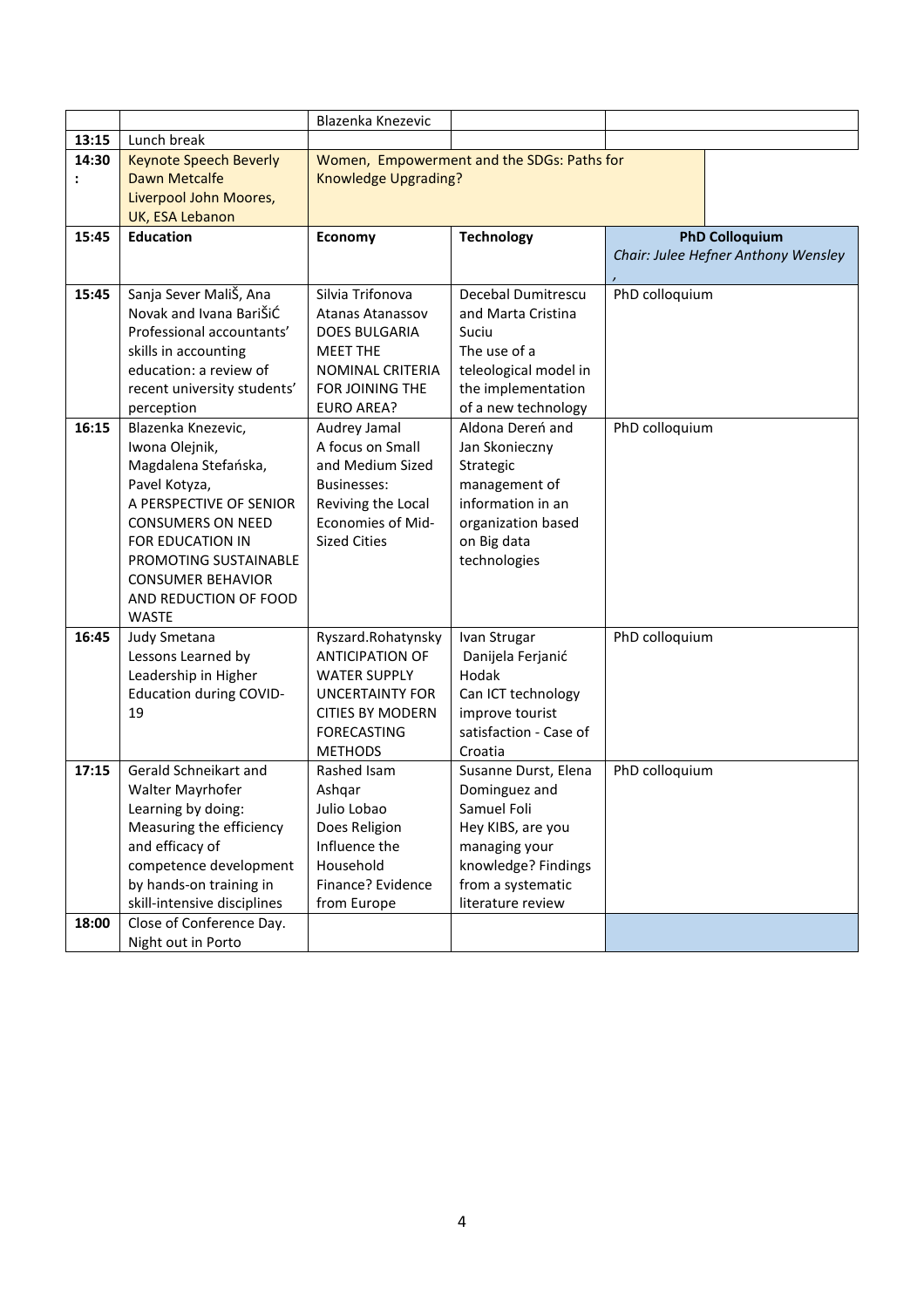|                | Thursday 7 <sup>th</sup> July 2022                                                                                                                                             |                                                                                                                                                                                              |                                                                                                                                                                                           |                                                                                                                                          |
|----------------|--------------------------------------------------------------------------------------------------------------------------------------------------------------------------------|----------------------------------------------------------------------------------------------------------------------------------------------------------------------------------------------|-------------------------------------------------------------------------------------------------------------------------------------------------------------------------------------------|------------------------------------------------------------------------------------------------------------------------------------------|
| 9:00           | Keynote Speaker Julee Hafner                                                                                                                                                   | <b>Unlearning</b><br>social isolation:<br>What you need<br>to know-The<br>impact on<br>human<br>communication<br>and interaction                                                             |                                                                                                                                                                                           |                                                                                                                                          |
| 10:15          | <b>Sustainable Development</b>                                                                                                                                                 | <b>Human</b><br><b>Resource</b><br><b>Management</b>                                                                                                                                         | <b>Knowledge</b><br><b>Management</b>                                                                                                                                                     | <b>Competitiveness</b>                                                                                                                   |
| 10:15          | Ivana Pavić, Lajoš Žager and Ivana<br>Mamić Sačer<br>The awareness of supreme audit<br>institutions regarding their role in<br>sustainable development                         | Laura Boehme<br>Darlene Russ-Eft<br>John Rovens<br><b>Andrew Rovens</b><br>In the Eyes of<br>the Beholder:<br><b>HR Managers</b><br>Stereotyping<br>when Assessing<br>Front-Line<br>Managers | Radwan<br>Kharabsheh<br>Knowledge sharing<br>and conflict: The<br>mediating effect of<br>trust and workplace<br>spirituality.                                                             | <b>Tiago Santos</b><br>Efficiency analysis<br>of the Banking<br>Sector in Cape Vert                                                      |
| 10:45          | Osvaldo Peuyadi<br>Knowledge Management as a strategic<br>support of the Resource Based View:<br>An approach to organizations through<br>sustainable financing                 | Katarzyna. Tracz-<br>Krupa Sylwia<br>Przytuła<br>Anna Bruska<br>Gender<br>differences in<br>expectations<br>towards<br>international<br>study mobility                                       | Philip Sisson and<br>Thomas Mazzuchi<br>Findings from a<br>systems approach<br>investigation into<br>the Knowledge<br>Management<br>domain                                                | Carlos Vilela Mota<br>The importance of<br>teaching tourism at<br>higher level, for<br>development of<br>tourist industry in<br>Portugal |
| 11:15          | Ana Dinis and<br>Patrícia Gomes<br>Local policies and tax incentivesfor<br>green buildings toward environmental<br>sustainability                                              | Daniela<br>Dimitrov<br>Susan Slocum<br>Perceptions of<br>Hospitality and<br>Tourism (HAT)<br>Academics<br>About Their<br>Workplace                                                           | Susana Oliveira<br>Carla Lobo<br>Nayra Martins<br>Knowledge an<br>internationalization<br>: the role of<br>practical wisdom                                                               | <b>Pedro Martins</b><br>João Farinha<br>The Application of<br>Data Science to the<br>Recruitment<br>Process                              |
| 11:45          | Ana Dinis, Liliana Pereira, Anália<br>Carvalho, Daniela Costa and Rita<br>Gigante<br>Green taxation of company car<br>expenses: the case of autonomous<br>taxation in Portugal | Eduardo Tomé<br>Literature<br>Review on the<br><b>ESF</b>                                                                                                                                    | Sarra Ben Farah,<br>Nabil Amara and<br>Rémy Lambert<br>What do we know<br>about the<br>knowledge gap<br>between<br>researchers and<br>famers? A<br>systematic review<br>of the literature | Ricardo Perpétuo e<br>Gabriel Pestana<br>Talent Model in<br>SMEs.                                                                        |
| 12:15<br>13:15 | Workshop How to do Conferences in<br>Post Covid-19 Era?<br>Facilitated by Manfred Bornemann<br>Lunch Break                                                                     |                                                                                                                                                                                              |                                                                                                                                                                                           |                                                                                                                                          |
| 14:30<br>15:30 | <b>Keynote Speaker</b><br><b>Richard Zerbe</b><br><b>University of Washington</b>                                                                                              | <b>Vertical Status</b><br><b>Seeking and</b><br><b>Social Unrest</b>                                                                                                                         |                                                                                                                                                                                           |                                                                                                                                          |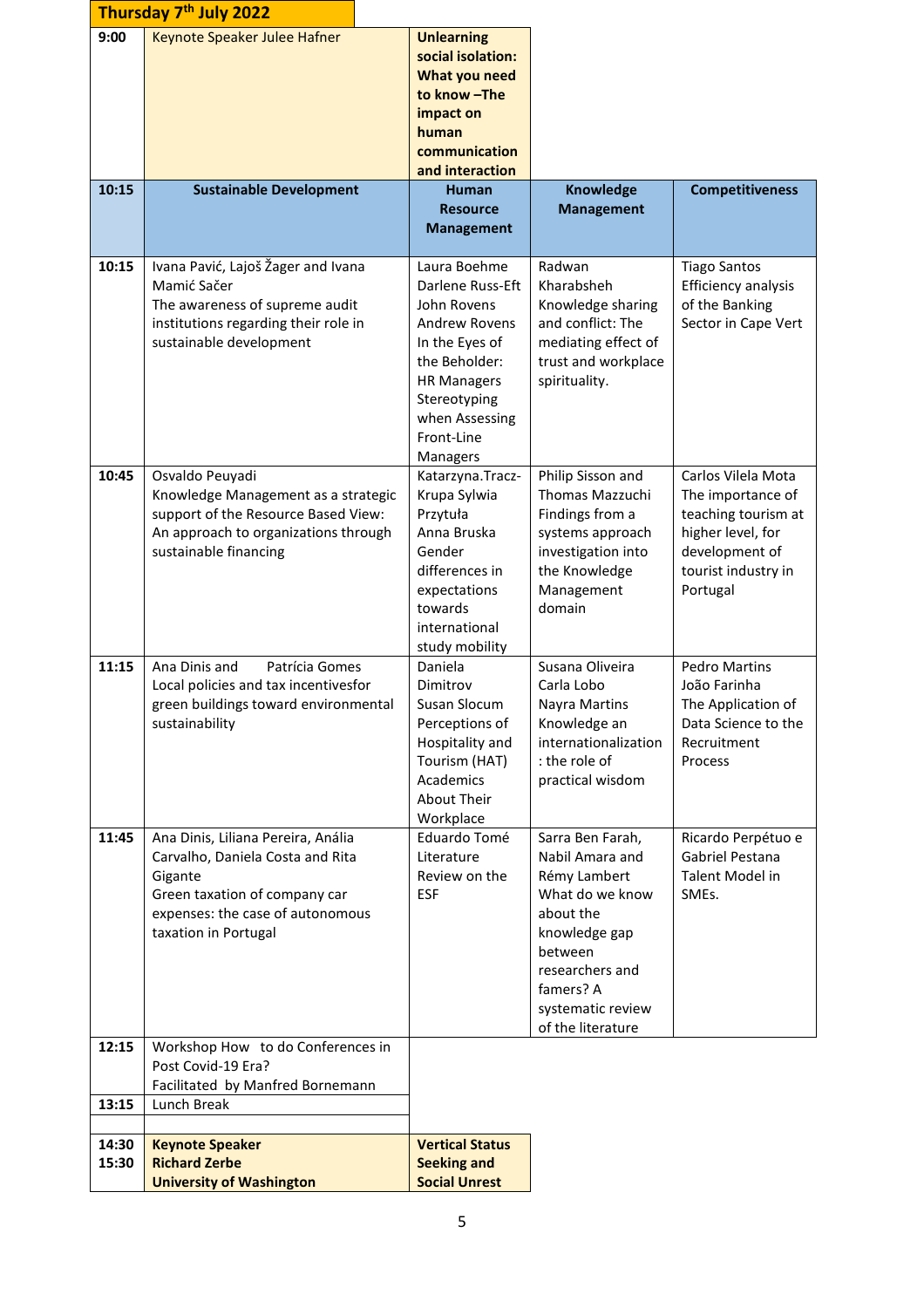| 15:45          | <b>Strategic Sectors</b>                                     | <b>HRM</b>                 | <b>HRD</b>                         | <b>Small and Medium</b>                  |
|----------------|--------------------------------------------------------------|----------------------------|------------------------------------|------------------------------------------|
|                |                                                              |                            |                                    | <b>Enterprises</b>                       |
| 15:45          | Ana Rep, Nikolina Dečman and                                 | Jorge Caldeira             | João Farinha                       | Vera Pinto                               |
| 16:15          | Katarina Žager                                               | Tawfiq Rkibi               | "A leader's                        | Tawfiq Rkibi                             |
|                | Trends in financial reporting                                | Research                   | delegation of                      | The extension of                         |
|                | disclosures - impact of entity size                          | guidelines for             | authority to                       | the offered services                     |
|                |                                                              | real-time Delphi           | subordinates is a                  | and costumer                             |
|                |                                                              | studies in                 | powerful<br>motivation for         | categories: the case<br>of the Certified |
|                |                                                              | management                 | decision-making."                  | Accountants                              |
| 16:15          | Tiago Nascimento e Gabriel Pestana                           | Andrej Bregar              | Clemens                            | NayraMartin                              |
| 16:45          | Preventive Monitoring and Diagnosis                          | Decision                   | Kerschbaum and                     | Carla Lobo                               |
|                | Model: Pathway to Efficiency in                              | Support for                | Adrian Repolust                    | Susana Oliveira                          |
|                | Healthcare"                                                  | Industry 5.0               | Methods of Inquiry                 | The Portuguese                           |
|                |                                                              |                            | into Aesthetics in                 | SME's managers                           |
|                |                                                              |                            | an Organizational                  | perception of the                        |
|                |                                                              |                            | Context                            | importance of                            |
|                |                                                              |                            |                                    | digitization in the                      |
|                |                                                              |                            |                                    | internationalization                     |
|                |                                                              |                            |                                    | process                                  |
| 16:45<br>17:15 | Lenka Mhaynaříková and Lucia<br>Dobrucká                     | Yaffa Moskovich<br>Hybrid  | Petra Patruti<br>Alexandra Zbuchea | Gaby Neumann<br>How human                |
|                | Labor market challenges for young                            | organizational             | Metaverse, the                     | centred                                  |
|                | adults from children's homes                                 | structure in               | future of the                      | digitalization                           |
|                |                                                              | kibbutz business           | fashion brands                     | changes the                              |
|                |                                                              | industry                   | marketing                          | logistics work                           |
|                |                                                              |                            | communications                     | environment                              |
| 17:15          | Rui Murta, Fernando F. Gonçalves and                         | Daniela                    | Dawisa Sritanyarat                 | Eduardo Tomé                             |
| 17:45          | Pedro Mello                                                  | Dimitrov<br>BrandonSoltwis | and Kittikorn                      | Political parties<br>versus football     |
|                | Open banking - Strategic vision for the<br>Portuguese market | ch                         | Onchaisong<br>Development of       | clubs - An insight                       |
|                |                                                              | Investigating              | Game Based                         | into the Portuguese                      |
|                |                                                              | the Effect of              | Situational                        | society                                  |
|                |                                                              | Individualistic            | Leadership                         |                                          |
|                |                                                              | and                        | Learning Tool:                     |                                          |
|                |                                                              | Collectivistic             | <b>SUPER MISSION</b>               |                                          |
|                |                                                              | <b>Cultural Values</b>     |                                    |                                          |
|                |                                                              | on Maximizing              |                                    |                                          |
|                |                                                              | and Satisficing            |                                    |                                          |
|                |                                                              | Entrepreneurial            |                                    |                                          |
|                |                                                              | Decision-                  |                                    |                                          |
|                |                                                              | Making                     |                                    |                                          |
| 18:00<br>19:00 | Close of Conference Work day<br>Gala Dinner                  |                            |                                    |                                          |
|                |                                                              |                            |                                    |                                          |